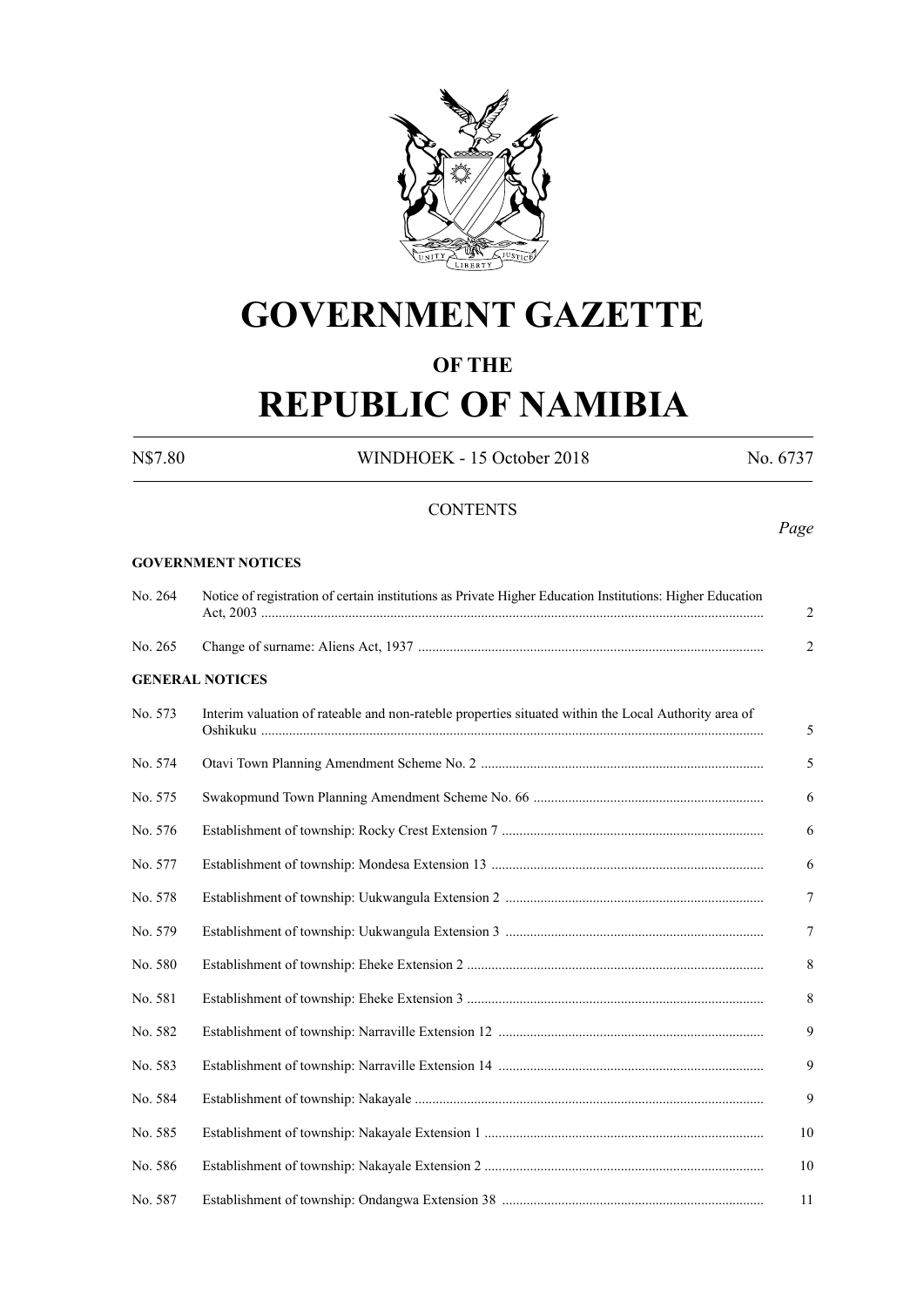| No. 588 |                                                                                                                                                                                                    | 11 |
|---------|----------------------------------------------------------------------------------------------------------------------------------------------------------------------------------------------------|----|
| No. 589 | Namibian Standards Institution: Public enquiry notice on the setting, establishing and issue of<br>Namibian Standards including their full particulars and the description of each of the Namibian | 11 |
| No. 590 | Namibian Standards Institution: Notice on the setting, establishing and issue of Namibian Standard<br>including their full particulars and the description of each of the Namibian Standards       | 12 |
| No. 591 | City of Windhoek: Permanent closure of Portion A of Erf RE/6280, Katutura, as a public open space.                                                                                                 | 13 |

# **Government Notices**

# **MINISTRY OF HIGHER EDUCATION, TRAINING AND INNOVATION**

# NOTICE OF REGISTRATION OF CERTAIN INSTITUTIONS AS PRIVATE HIGHER EDUCATION INSTITUTIONS: HIGHER EDUCATION ACT, 2003

In terms of section 25(3)(iii) of the Higher Education Act, 2003 (Act No. 26 of 2003), I give notice that I have registered Botho Higher Education Institution and Welwitchia Health Training Centre as private higher education institutions.

# **A. VAN KENT REGISTRAR OF PRIVATE HIGHER INSTITUTIONS** Windhoek, 2 October 2018

# **MINISTRY OF HOME AFFAIRS AND IMMIGRATION**

 $\overline{\phantom{a}}$  , where  $\overline{\phantom{a}}$ 

No. 265 2018

#### CHANGE OF SURNAME: ALIENS ACT, 1937

In terms of section 9(1) of the Aliens Act, 1937 (Act No. 1 of 1937), it is hereby made known that the Minister of Home Affairs and Immigration has under the said section authorized each person whose name and residential address appear in column 1 of the schedule hereto assume the surname mentioned in column 2 of the schedule opposite his or her name in column 1.

#### **SCHEDULE**

| <b>SURNAME</b>  | <b>NAME</b> (S)                  | <b>RESIDENTIAL ADDRESS</b>            | <b>SURNAME</b> |
|-----------------|----------------------------------|---------------------------------------|----------------|
| Namhadi         | Fernando                         | Erf 3142, Ongandu Street, Okuryangava | Johannes       |
| Nuundjomba      | Eveline Tunaelago                | Unit 89, Westlane, Pioneers Park      | Nakale         |
| <b>Abrosius</b> | Teophilius Nghinofi<br>Nghidipaa | Erf 6665, Extension 14, Ongwediva     | Frans          |
| Muatnouhe       | Alberto Jaofelo                  | Erf 2442, Omongo Street, Okuryangava  | Fillipus       |
| Mwetako         | Lydia                            | 386 Oshetu No. 2, Okahandja           | Petrus         |
| Nekaro          | Mantjodi                         | Erf Sikanduko Village                 | Katjotjo       |
| lita            | Absalom                          | Afoti Village                         | Jonas          |
| Shefu           | Festus Mboye Amutenya            | No. Areas, Lüderitz                   | Ndyambulula    |
| Setson          | Setson Shimpulu                  | Erf Rundu                             | Shaapa         |

No. 264 2018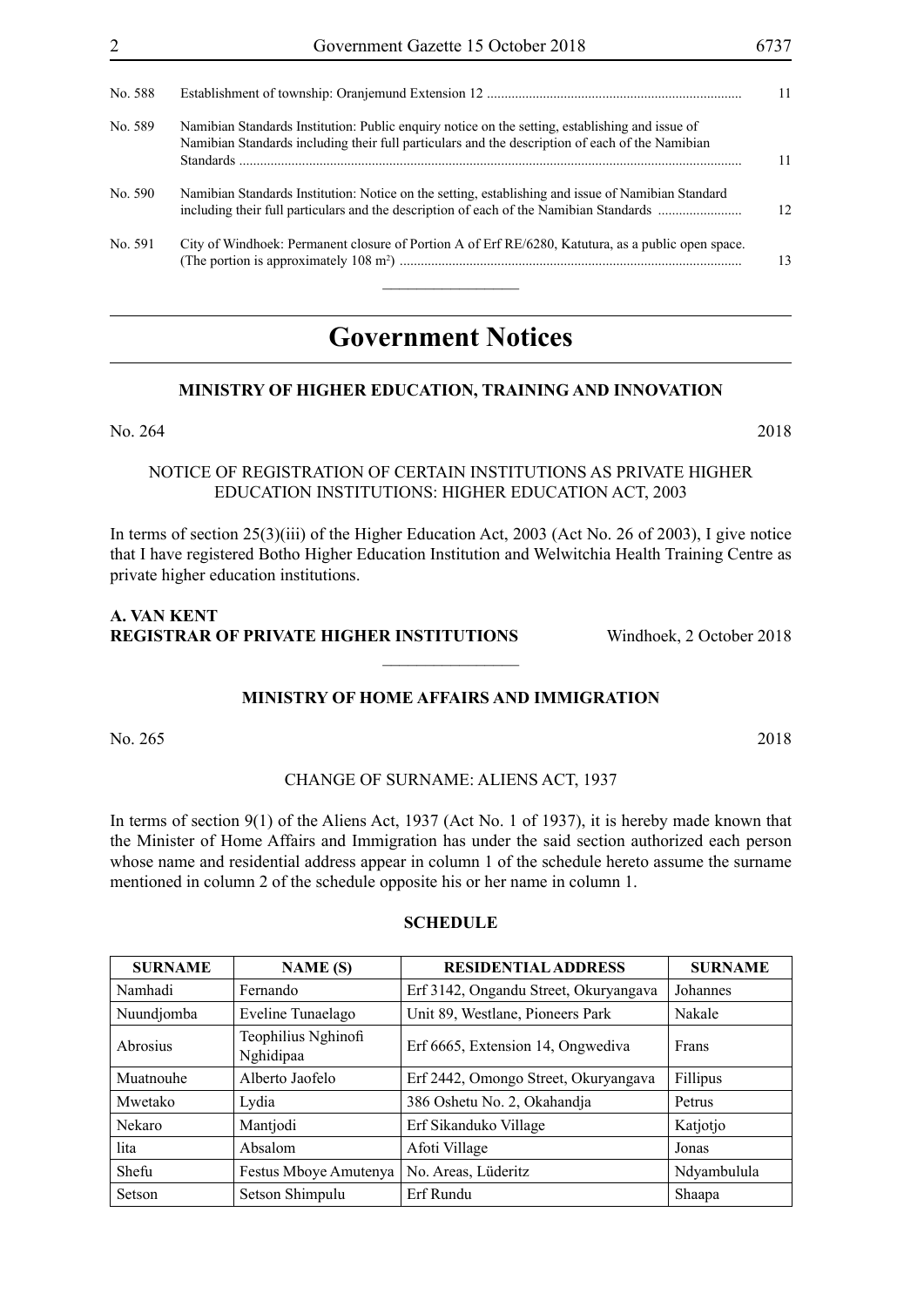| Imene         | Julia              | No:44, Ganas Street, Auasblick                   | Imene-Chanduru          |
|---------------|--------------------|--------------------------------------------------|-------------------------|
| Josef         | Ndinelago          | Goreangadam                                      | Shigwedha               |
| Aupokolo      | Elizabeth          | Erf Otapayeza, Outapi, Ombalantu                 | Alweendo                |
| Shikongo      | Estella            | Omaruru                                          | Shikongo-<br>Kozonguizi |
| Kavejandjo    | John               | Erf 1142, Katutura                               | Tjirimuje               |
| Shivute       | Shivute            | Windhoek Country Club                            | Negumbo                 |
| <b>Sakeus</b> | Sofia Shekupe      | Omaumba Village                                  | Shoombe                 |
| Mbwanga       | Feblonia Nduva     | Mabushe Village                                  | Mungamba                |
| Shiyova       | Mary               | Ohangwena                                        | Nghidengwa              |
| Nabobola      | Fillipus Pandekeni | Omakelo Village                                  | Pandekeni               |
| Mungendje     | Kotjaa             | Erf 2372, Kingali Street, Wanaheda               | Vitore                  |
| Martin        | Paulus             | Selma Haitembu Single Q                          | Jafeth                  |
| Lucky         | Lukas              | Oshakati Town                                    | Vilho                   |
| Jeremia       | Johannes Jeremia   | Uuyoka                                           | Newaya                  |
| Karenga       | Anna Mpingana      | Mile 10, Kavango West                            | Muhako                  |
| Jona          | Lusia              | Endola Village                                   | Martin                  |
| Kanshino      | Lea                | Omitara                                          | Kahandjandjou           |
| Hindenga      | Jovita             | Oshikwiyu Village                                | Uukule                  |
| Lukas         | Sam Ndeshipanda    | Ashitata Village                                 | Amunyela                |
| Karunga       | Alexia             | No. 184, Michele Melain Street, Outjo            | Ortner                  |
| Kandondokua   | Ida                | Erf 17, Tueriandera                              | Karukua                 |
| Karenga       | Leonard Rengi      | Katjinakatji                                     | Muhako                  |
| Kavari        | Andreas            | Onawa Village                                    | Kahwandi                |
| Kangootui     | Godfried           | Epukiro Pos 3, Osume, Omaheke                    | Katjiunjo               |
| Kashitupu     | Anna               | Oniipa Village                                   | Nandjembo               |
| Kiimba        | Saima              | Okahanya Village                                 | Nangombe                |
| Kalunda       | Ndesiana Kalunda   | Erf 27, Julius Nyerere Street, Okahandja<br>Park | Likoro                  |
| Kaputeni      | Markus Shiputa     | Erf 907, City Street, Wanaheda                   | Mukava                  |
| Kandenge      | Katrina Mushisheni | Okampya Village                                  | Namoongo                |
| Kandume       | Simon              | Oneshoko Village                                 | Namangushe              |
| Alfred        | Petrina            | Olukonda Village                                 | Namene                  |
| Ananias       | Sylvia Nelago      | Oshakati West                                    | Ndatinda                |
| Ananias       | Lovisa             | Onyoka-Ondjaba                                   | Ilkela                  |
| Crisian       | Justin Nuusiku     | Iihamangwe Village                               | <b>Titus</b>            |
| David         | Taimi              | Onambome Okalongo                                | Ndatipo                 |
| David         | Alleta             | Oshaampula                                       | Amupanda                |
| David Itana   | Tsenae Elizabeth   | Onamutene Elombe                                 | David                   |
| Keuare        | Romanus Kevare     | Osobahe Farm                                     | Samukuza                |
| Kampote       | Martin             | Onanyege Village                                 | Kambonde                |
| Kornelius     | Edmund Hitevali    | Erf 22, Informal Settlement, Stampriet           | Hipondokah              |
| Muyenga       | Jona               | House No. 246, Ongava Street,<br>Okuryangava     | Anton                   |
| Mwalyeumbo    | Karus              | Erf No. 322-19, Walvis Bay Street,<br>Havana     | Elia                    |
| Marenga       | Bertha             | Donkerbos                                        | Isak                    |
| Mateus        | Mateus             | Okakonya Village                                 | Iltula                  |
| Matias        | Helvi Naluteni     | Onambambili Village                              | Kaluwa                  |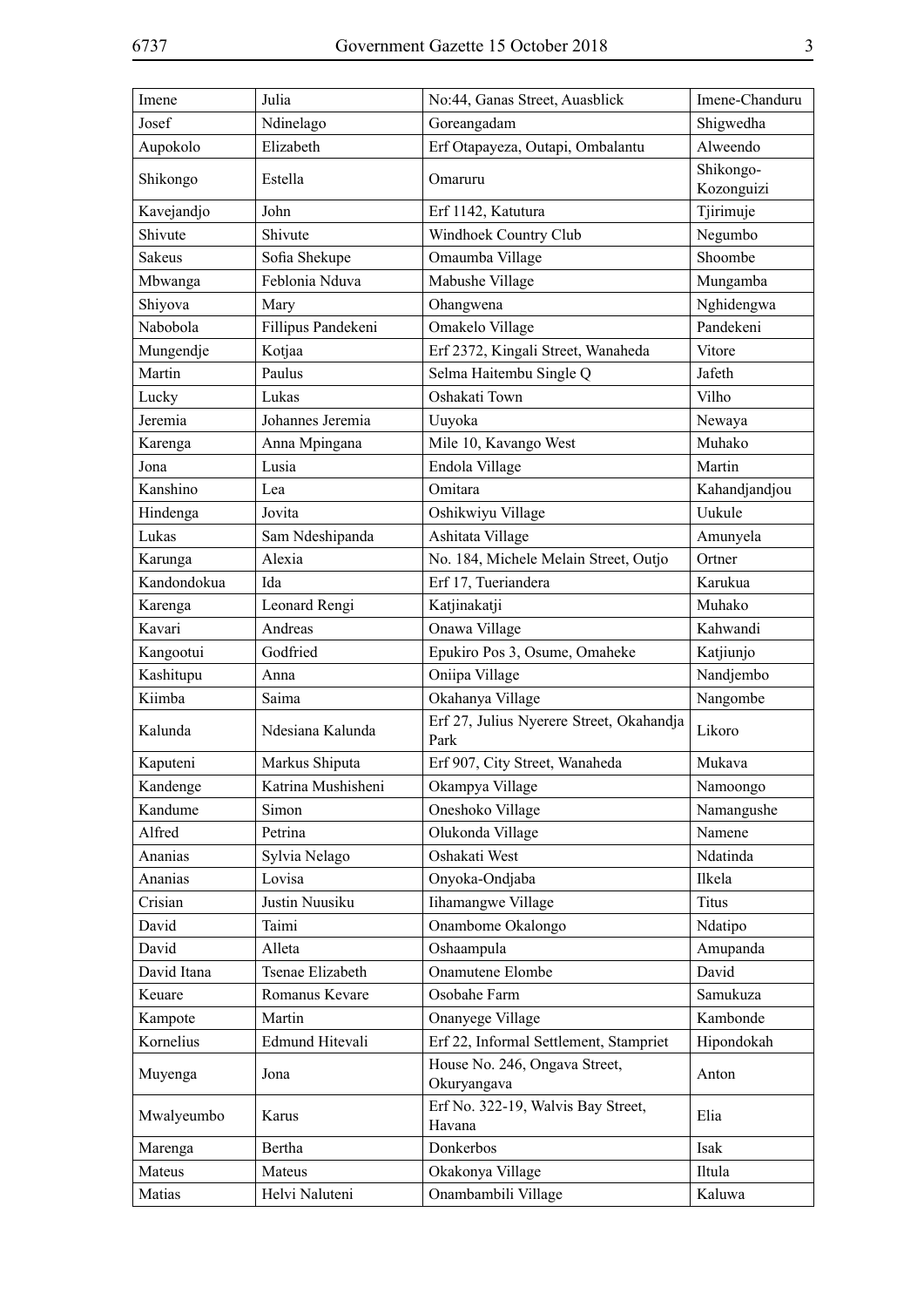| Mathias        | Mathias             | Okaandje Village                            | Amakali     |
|----------------|---------------------|---------------------------------------------|-------------|
| Meroro         | Engenesia           | Erf 25, Oshetu No. 1, Okahandja             | Goagoses    |
| Matheus        | Salomo              | Otavi Military Base                         | Kahima      |
| Mpingana       | Beata Mpingana      | Okashaningwa Village                        | Shilumbu    |
| Mbinga         | Martha              | Okapya, Ondangwa                            | Frans       |
| Timotheus      | Fiina               | Omahenge Village                            | Amalovu     |
| Johannes       | Maria Shiwaomwenyo  | Omaalala Village                            | Simon       |
| Johannes       | Reinhold            | Onyaanya Village                            | Amoomo      |
| Johannes       | Secilia             | Ekamba, Oshigambo                           | Pohamba     |
| Jinsha         | Kunyanda Benitha    | Gumma Village                               | Marungu     |
| Joseph         | Veneranda           | Oshikondiilongo                             | Namandje    |
| Johannes       | Johannes            | Otjaandjamwenyo Village                     | Hangalo     |
| Jason Malima   | Linea Namutenya     | Onanyege Village                            | Malima      |
| Lempie         | Lempie              | Ondjondjo                                   | Fabian      |
| Leo            | Marius Shiweva      | Okafitukakahala Village                     | Nenghama    |
| Lukas          | Hilma Nyambali      | Ohandjele Village                           | Nghidinwa   |
| Hangura        | Rebekka             | Erf 36, Block E, Rehoboth                   | Skrywer     |
| Augustina      | Ananias Augustina   | Erf 45, Nau-Aib, Okahandja                  | Hafunda     |
| Ambalanga      | Daniel Popyeni      | Ondatsila, Uukwaluudhi                      | Mateus      |
| Andreas        | Helena Kauna        | Elombe, Onayena                             | Nepolo      |
| Abraham        | Jason               | Omatunda Village                            | Hangula     |
| Abraham        | Aili                | Onanke Village                              | Absalom     |
| Andreas Uukule | Eva                 | Onadhi Onankali                             | Uukule      |
| Angula         | Rauha               | Uupindi-Oshakati West                       | Ambuga      |
| Andreas        | Emilia              | Ondundu Village                             | Mingeli     |
| Johannes       | Phillemon           | Onakankuzi Village                          | Nghipukuula |
| Ipinge         | Marta               | Epandalo, Eheke                             | Nekundi     |
| Indongo        | Kristofina          | Okatovo Village                             | Simon       |
| Johnisiu       | Maria Nelago        | Okafimakamwe, Okalongo                      | Dionisius   |
| Inane          | Helena              | Ombalamumbwenge                             | Imene       |
| Illeka         | Hilya Ndahambelela  | Oshalongo Omuntele                          | Kashimba    |
| Iseter         | Lidwina Nausiku     | Okahala Village                             | Shoombe     |
| Inadi          | Hilya               | Onniwe Village                              | Inari       |
| Jason          | Petrus              | Erf No. A1320, Tutungeni Location,<br>Pinah | Kambonde    |
| Makanyala      | Emilia              | Omuntele Village                            | Nakanyala   |
| Mekwaya        | Aina                | Eheke-Otalanawa                             | Nepando     |
| Madhiya        | Emilia              | Onadi Village                               | Madhia      |
| Markus         | Linea               | Omangundu Village                           | Nelenge     |
| Matias         | Hendrina            | Elondo Village                              | Shilongo    |
| Matiku         | Silvester           | Okangongo Village                           | Shaudere    |
| Mwatenhele     | Mateus Mwatilifinge | Rundu Ndama Location                        | Hashiti     |
| Mbenge         | Verner              | Amuteya Village                             | Mateus      |
| Muyeghu        | Norbert             | Erf 49, Gobabis                             | Ntjavi      |
| Magano         | Bertha              | Okawu Village                               | Kagadhinwa  |
| Moses          | Sylvia              | Omakango Village                            | Abraham     |
| Mweyakutala    | Ottilie             | Ondobe Village                              | Sakaria     |
| Jeremia        | Laurensiar Nangura  | <b>Bunya Village</b>                        | Mukuve      |
| David          | Olivia              | Omutsegonime Village                        | Ndatumako   |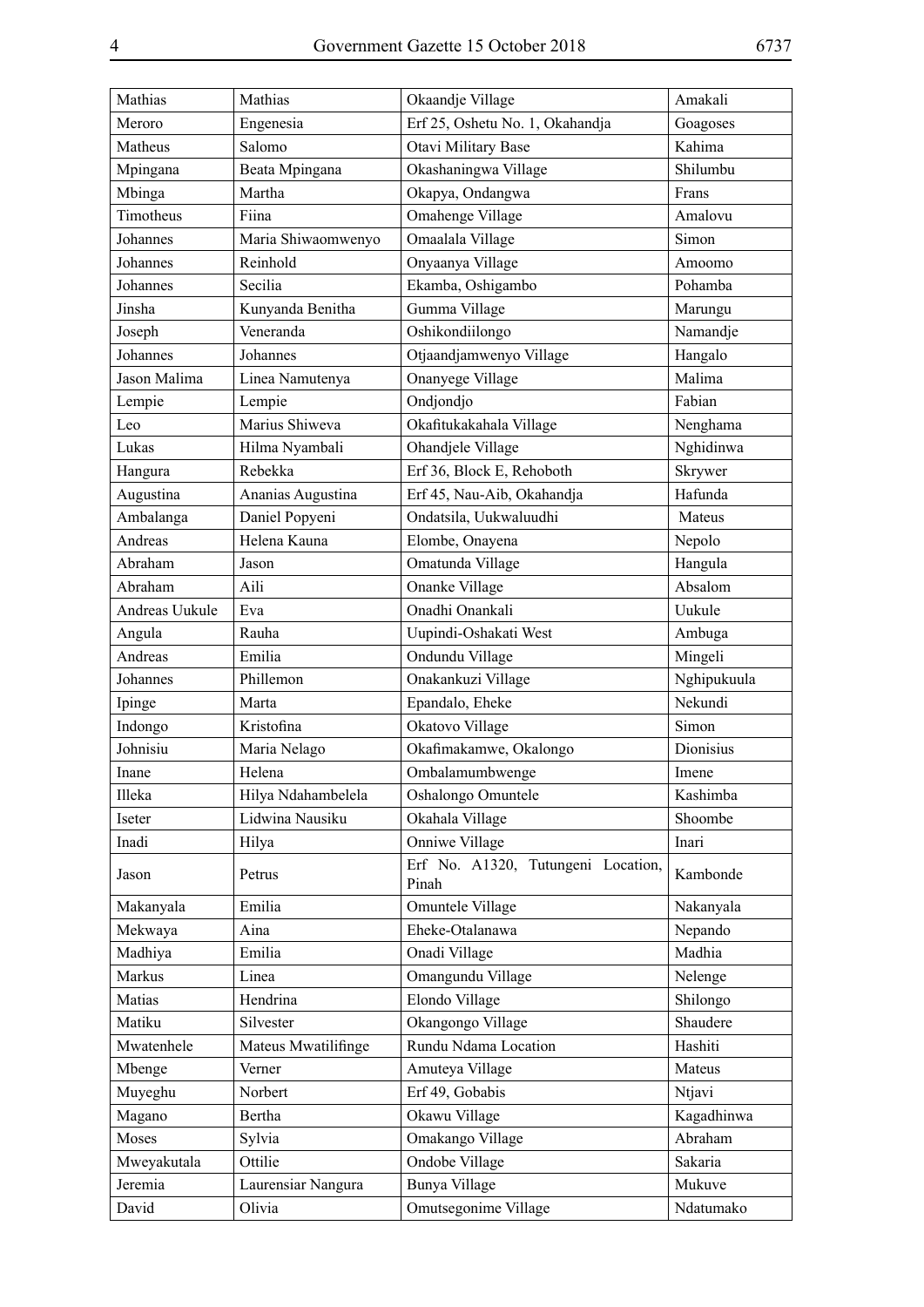| Efata     | Efat                    | Otjinene Village                     | Tjindere   |
|-----------|-------------------------|--------------------------------------|------------|
| Efraim    | Ndamononghenda<br>Maano | Ondimbwa Village                     | Haimbodi   |
| Erastus   | Amalia Ndakola          | Oshakati East                        | Eelu       |
| Ekandjo   | Martha                  | Onuusita Village                     | Enkali     |
| Fillipus  | Fillipus                | Frunkfurt, Otjomuise                 | Kakonya    |
| Gobes     | Elizabeth               | Erf 395, Block E, Rehoboth           | Khareb     |
| Godried   | Dionisia Ndaruka        | Oshinyadhila Village                 | Amuntale   |
| Geiseb    | <b>Sebulon</b>          | 52 Saamstaan, Okahandja              | Gaeseb     |
| Gweiunga  | Theresia                | Okathitukonkayi, Okalongo            | Wolfgang   |
| Herilki   | Magano Deapo            | Hakahana                             | Ngwedha    |
| Herilki   | Magano Deapo            | Hakahana                             | Ngwedha    |
| Hangara   | Theresia Sirenga        | Kahoro                               | Muhwa      |
| Hamutenya | Frans                   | Erf 605, Herero Block                | Kangwanda  |
| Gebard    | Nathalia                | Erf 5704, Rogate Street, Katutura    | Matheus    |
| Tjatjitua | Ruth                    | Erf No.1094, Goreabgab Dam           | Kamuhenune |
| Amukwa    | Selma                   | Erf 47, Nissen Street, Pioneers Park | Matty      |

# **General Notices**

No. 573 2018

# INTERIM VALUATION OF RATEABLE AND NON-RATEABLE PROPERTIES SITUATED WITHIN THE LOCAL AUTHORITY AREA OF OSHIKUKU

Notice is hereby given in terms of the provisions of section 66 (1) of the Local Authorities Act, 1992 (Act 23 of 1992 as amended) that an INTERIM VALUATION of all rateable and non-rateable properties situated within the Local Authority area of Oshikuku will be carried out as from 22 November 2018 to 7 December 2018, in accordance with the provisions and stipulations contained in Section 67 to 72, inclusive, of the Local Authority Act, 1992, (Act 23 of 1992 as amended)

# **M. MUNGANDJERA Chairperson of the Council**

No. 574 2018

#### OTAVI TOWN PLANNING AMENDMENT SCHEME NO. 2

 $\frac{1}{2}$ 

Notice is hereby given in terms of Section 23 of the Town Planning Ordinance 1954, (Ordinance 18 of 1954), as amended, that the Otavi Town Planning Amendment Scheme No. 2, has been submitted to the Minister Urban and Rural Development for approval.

Copies of the Otavi Town Planning Amendment Scheme No. 2 and the maps, plans, documents and other relevant matters are lying for inspection during office hours at the Otavis Town Council and also at the Namibia Planning Advisory Board (NAMPAB), Ministry of Urban and Rural Development, 2nd Floor, Room 234, GRN Office Park, Windhoek.

Any person who wishes to object to the approval of the Town Planning Scheme, should lodge objections in writing to the Secretary, Namibia Planning Advisory Board (NAMPAB), Private Bag 13289, Windhoek on or before 19 September 2018.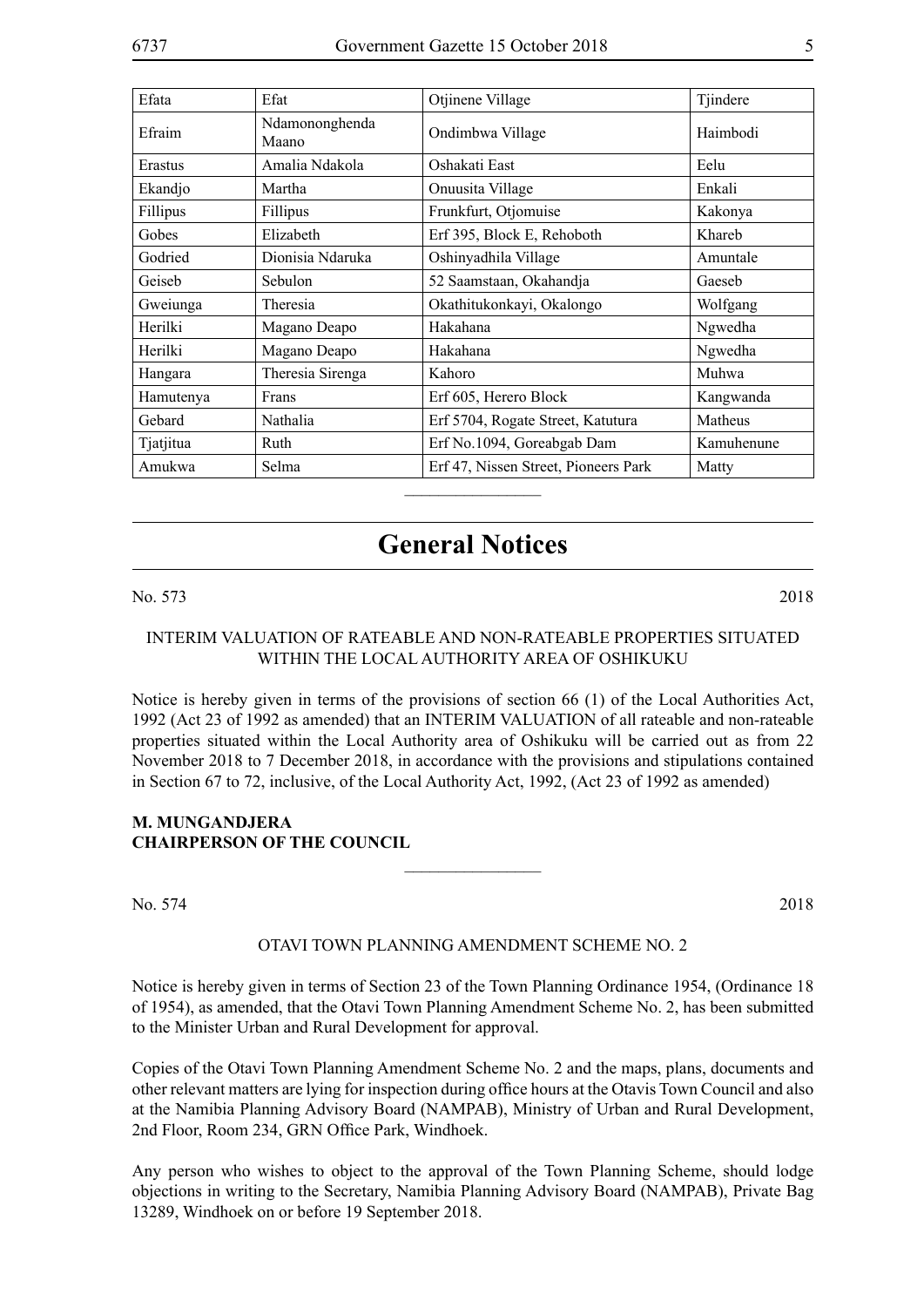# **D. D. BEUKES CHAIRMAN NAMIBIA PLANNING ADVISORY BOARD**

No. 575 2018

SWAKOPMUND TOWN PLANNING AMENDMENT SCHEME NO. 66

 $\frac{1}{2}$ 

Notice is hereby given in terms of Section 23 of the Town Planning Ordinance 1954, (Ordinance 18 of 1954), as amended, that the Swakopmund Town Planning Amendment Scheme No. 66, has been submitted to the Minister Urban and Rural Development for approval.

Copies of the Swakopmund Town Planning Amendment Scheme No. 66 and the maps, plans, documents and other relevant matters are lying for inspection during office hours at the Swakopmund Municipality and also at the Namibia Planning Advisory Board (NAMPAB), Ministry of Urban and Rural Development, 2nd Floor, Room 234, GRN Office Park, Windhoek.

Any person who wishes to object to the approval of the Town Planning Scheme, should lodge objections in writing to the Secretary, Namibia Planning Advisory Board (NAMPAB), Private Bag 13289, Windhoek on or before 19 September 2018.

# **D. D. BEUKES CHAIRMAN NAMIBIA PLANNING ADVISORY BOARD**

No. 576 2018

#### ESTABLISHMENT OF THE TOWNSHIP: ROCKY CREST EXTENSION 7

 $\overline{\phantom{a}}$  , where  $\overline{\phantom{a}}$ 

Notice is hereby given in terms of Section 5(5) of the Townships and Division of Land Ordinance, 1963 (Ordinance No. 11 of 1963), that application has been made for the establishment of the township **Rocky Crest Extension 7** situated on Portion 315 (a portion of Portion 233) (a portion of Portion B) of Farm Windhoek Town and Townlands No. 31 and that the application is laying open for inspection at the Office of the Ministry of Urban and Rural Development: Division: Planning, 2nd Floor, GRN Office Park in Windhoek, the Office of the Surveyor-General in Windhoek, and at the Office of the Chief Executive Officer, Windhoek Municipal Council.

Any person who wishes to object to the application or who desires to be heard in the matter, may give personal evidence before the Townships Board at the meeting of the Board which will be held on **20 November 2018 at 09:00** at the Offices of the Surveyor-General and the Registrar of Deeds in Windhoek, or submit written evidence to the Townships Board, Private Bag 13289, Windhoek: Provided that such written evidence shall reach the Secretary of the Townships Board not later than **14 November 2018 before 12:00**.

**L. D. UYEPA CHAIRPERSON: TOWNSHIPS BOARD**

No. 577 2018

#### ESTABLISHMENT OF THE TOWNSHIP: MONDESA EXTENSION 13

Notice is hereby given in terms of Section 5(5) of the Townships and Division of Land Ordinance, 1963 (Ordinance No. 11 of 1963), that application has been made for the establishment of the town-

 $\frac{1}{2}$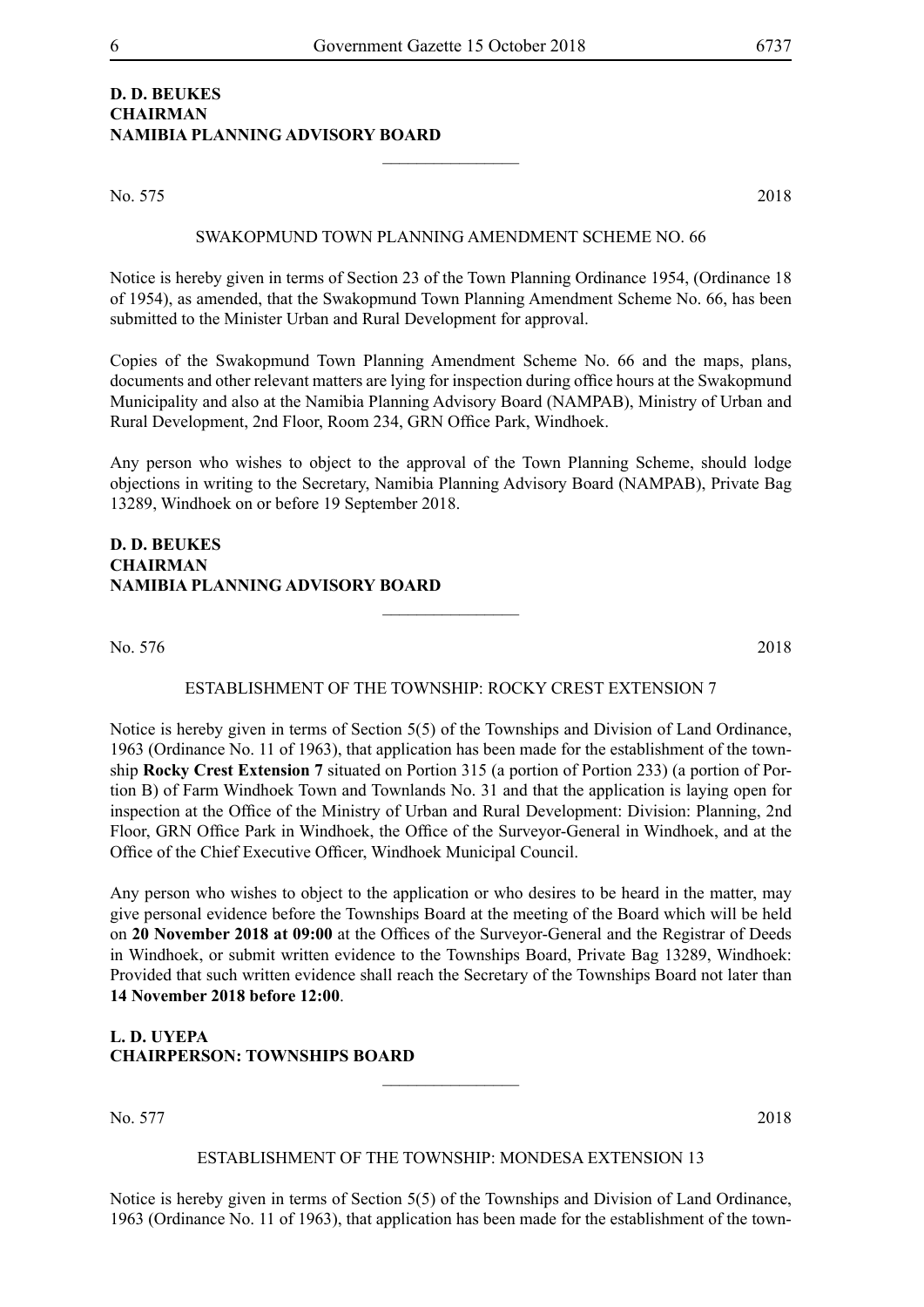ship **Mondesa Extension 13** situated on Portion 160 (a portion of Portion5) (Native Location) (a portion of Portion B) of the Farm Swakopmund Town and Townlands No. 41 and that the application is laying open for inspection at the Office of the Ministry of Urban and Rural Development: Division: Planning, 2nd Floor, GRN Office Park in Windhoek, the Office of the Surveyor-General in Windhoek, and at the Office of the Chief Executive Officer, Swakopmund Municipal Council.

Any person who wishes to object to the application or who desires to be heard in the matter, may give personal evidence before the Townships Board at the meeting of the Board which will be held on **20 November 2018 at 09:00** at the Offices of the Surveyor-General and the Registrar of Deeds in Windhoek, or submit written evidence to the Townships Board, Private Bag 13289, Windhoek: Provided that such written evidence shall reach the Secretary of the Townships Board not later than **14 November 2018 before 12:00**.

# **L. D. UYEPA CHAIRPERSON: TOWNSHIPS BOARD**

No. 578 2018

#### ESTABLISHMENT OF THE TOWNSHIP: UUKWANGULA EXTENSION 3:

 $\overline{\phantom{a}}$  , where  $\overline{\phantom{a}}$ 

Notice is hereby given in terms of Section 5(5) of the Townships and Division of Land Ordinance, 1963 (Ordinance No. 11 of 1963), that application has been made for the establishment of the township **Uukwangula Extension 3** situated on Portion 9 of the Remainder of the Farm Uukwangula Town and Townlands No. 1008 and that the application is laying open for inspection at the Office of the Ministry of Urban and Rural Development: Division: Planning, 2nd Floor, GRN Office Park in Windhoek, the Office of the Surveyor-General in Windhoek, and at the Office of the Chief Executive Officer, Oshana Regional Council.

Any person who wishes to object to the application or who desires to be heard in the matter, may give personal evidence before the Townships Board at the meeting of the Board which will be held on **20 November 2018 at 09:00** at the Offices of the Surveyor-General and the Registrar of Deeds in Windhoek, or submit written evidence to the Townships Board, Private Bag 13289, Windhoek: Provided that such written evidence shall reach the Secretary of the Townships Board not later than **14 November 2018 before 12:00**.

# **L. D. UYEPA CHAIRPERSON: TOWNSHIPS BOARD**

No. 579 2018

#### ESTABLISHMENT OF THE TOWNSHIP: UUKWANGULA EXTENSION 2

 $\frac{1}{2}$ 

Notice is hereby given in terms of Section 5(5) of the Townships and Division of Land Ordinance, 1963 (Ordinance No. 11 of 1963), that application has been made for the establishment of the township **Uukwangula Extension 2** situated on Portion 8 of the Remainder of the Farm Uukwangula Town and Townlands No. 1008 and that the application is laying open for inspection at the Office of the Ministry of Urban and Rural Development: Division: Planning, 2nd Floor, GRN Office Park in Windhoek, the Office of the Surveyor-General in Windhoek, and at the Office of the Chief Executive Officer, Oshana Regional Council.

Any person who wishes to object to the application or who desires to be heard in the matter, may give personal evidence before the Townships Board at the meeting of the Board which will be held on **20 November 2018 at 09:00** at the Offices of the Surveyor-General and the Registrar of Deeds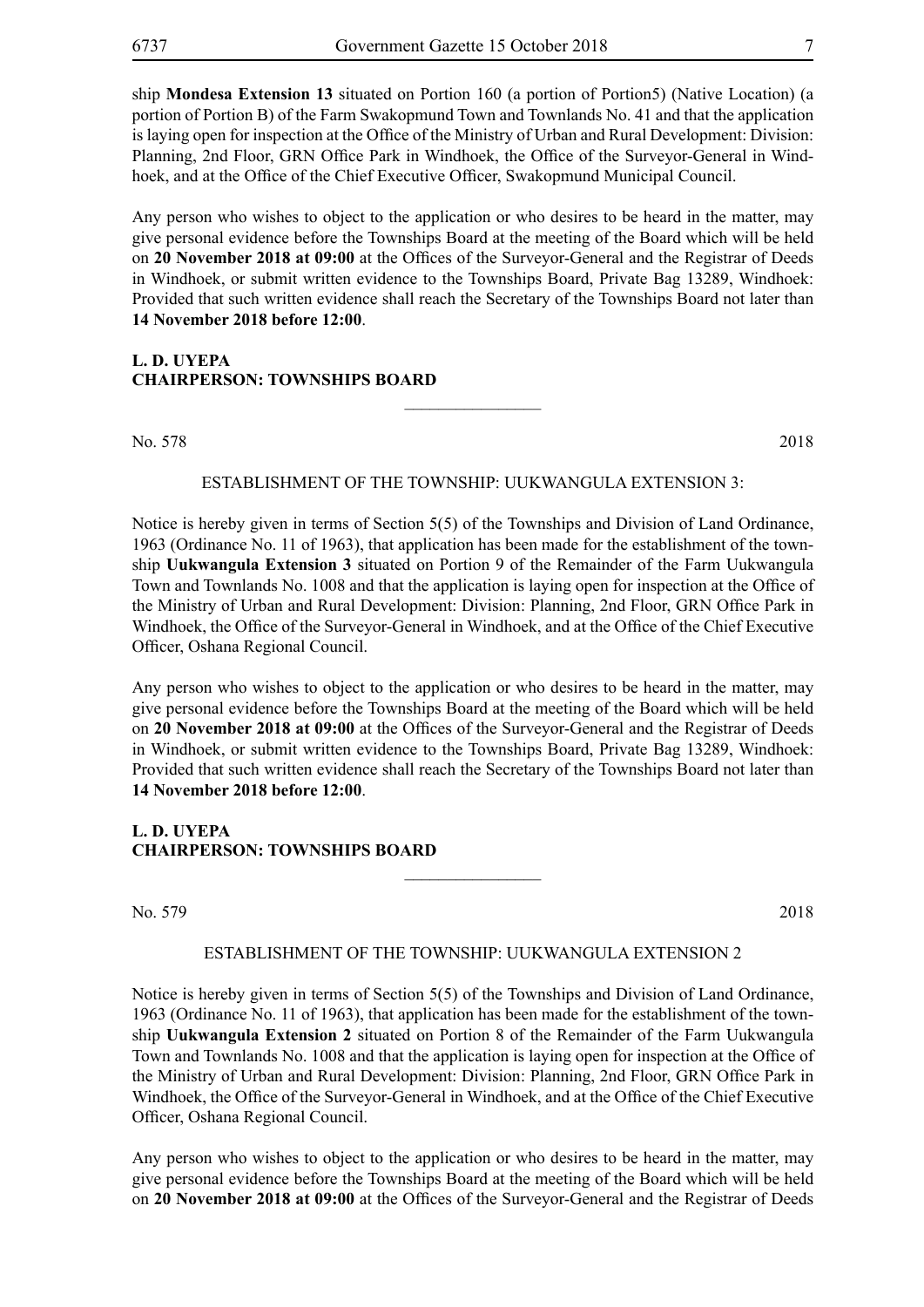in Windhoek, or submit written evidence to the Townships Board, Private Bag 13289, Windhoek: Provided that such written evidence shall reach the Secretary of the Townships Board not later than **14 November 2018 before 12:00**.

# **L. D. UYEPA CHAIRPERSON: TOWNSHIPS BOARD**

No. 580 2018

# ESTABLISHMENT OF THE TOWNSHIP: eheke EXTENSION 3

 $\overline{\phantom{a}}$  , where  $\overline{\phantom{a}}$ 

Notice is hereby given in terms of Section 5(5) of the Townships and Division of Land Ordinance, 1963 (Ordinance No. 11 of 1963), that application has been made for the establishment of the township **Eheke Extension 3** situated on Portion 4 of the Farm Eheke Townlands No. 1009 and that the application is laying open for inspection at the Office of the Ministry of Urban and Rural Development: Division: Planning, 2nd Floor, GRN Office Park in Windhoek, the Office of the Surveyor-General in Windhoek, and at the Office of the Chief Executive Officer, Oshana Regional Council.

Any person who wishes to object to the application or who desires to be heard in the matter, may give personal evidence before the Townships Board at the meeting of the Board which will be held on **20 November 2018 at 09:00** at the Offices of the Surveyor-General and the Registrar of Deeds in Windhoek, or submit written evidence to the Townships Board, Private Bag 13289, Windhoek: Provided that such written evidence shall reach the Secretary of the Townships Board not later than **14 November 2018 before 12:00**.

# **L. D. UYEPA CHAIRPERSON: TOWNSHIPS BOARD**

No. 581 2018

#### ESTABLISHMENT OF THE TOWNSHIP: eheke EXTENSION 2

 $\frac{1}{2}$ 

Notice is hereby given in terms of Section 5(5) of the Townships and Division of Land Ordinance, 1963 (Ordinance No. 11 of 1963), that application has been made for the establishment of the township **Eheke Extension 2** situated on Portion 3 of the Farm Eheke Townlands No. 1009 and that the application is laying open for inspection at the Office of the Ministry of Urban and Rural Development: Division: Planning, 2nd Floor, GRN Office Park in Windhoek, the Office of the Surveyor-General in Windhoek, and at the Office of the Chief Executive Officer, Oshana Regional Council.

Any person who wishes to object to the application or who desires to be heard in the matter, may give personal evidence before the Townships Board at the meeting of the Board which will be held on **20 November 2018 at 09:00** at the Offices of the Surveyor-General and the Registrar of Deeds in Windhoek, or submit written evidence to the Townships Board, Private Bag 13289, Windhoek: Provided that such written evidence shall reach the Secretary of the Townships Board not later than **14 November 2018 before 12:00**.

 $\frac{1}{2}$ 

**L. D. UYEPA CHAIRPERSON: TOWNSHIPS BOARD**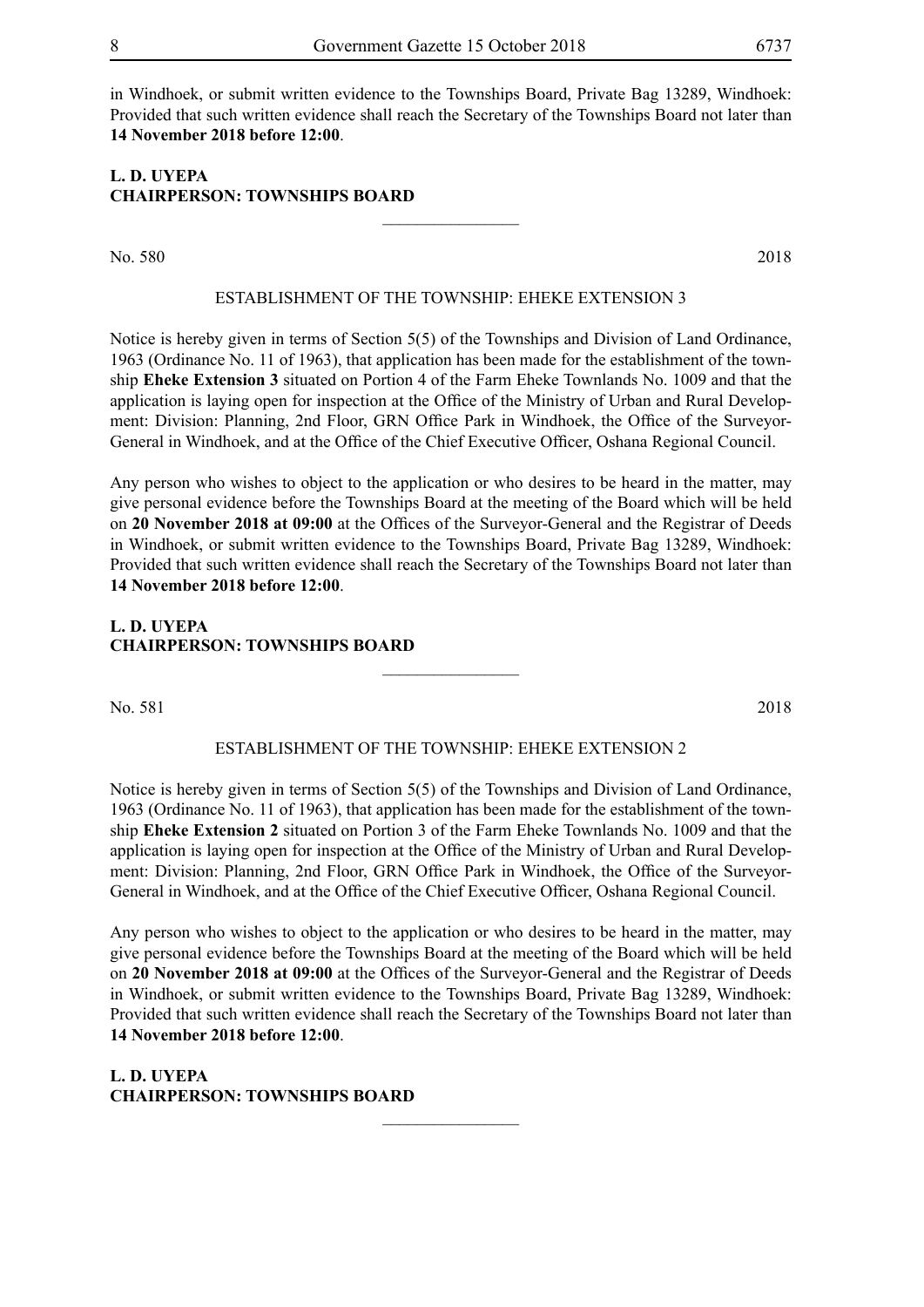No. 582 2018

# ESTABLISHMENT OF THE TOWNSHIP: Narraville EXTENSION 14

Notice is hereby given in terms of Section 5(5) of the Townships and Division of Land Ordinance, 1963 (Ordinance No. 11 of 1963), that application has been made for the establishment of the township **Narraville Extension 14** situated on Portion 67 of the Remainder of Farm Wanderdünen No. 23 and that the application is laying open for inspection at the Office of the Ministry of Urban and Rural Development: Division: Planning, 2nd Floor, GRN Office Park in Windhoek, the Office of the Surveyor-General in Windhoek, and at the Office of the Chief Executive Officer, Walvis Bay Municipal Council.

Any person who wishes to object to the application or who desires to be heard in the matter, may give personal evidence before the Townships Board at the meeting of the Board which will be held on **20 November 2018 at 09:00** at the Offices of the Surveyor-General and the Registrar of Deeds in Windhoek, or submit written evidence to the Townships Board, Private Bag 13289, Windhoek: Provided that such written evidence shall reach the Secretary of the Townships Board not later than **14 November 2018 before 12:00**.

# **L. D. UYEPA CHAIRPERSON: TOWNSHIPS BOARD**

No. 583 2018

# ESTABLISHMENT OF THE TOWNSHIP: Narraville EXTENSION 12

 $\frac{1}{2}$ 

Notice is hereby given in terms of Section 5(5) of the Townships and Division of Land Ordinance, 1963 (Ordinance No. 11 of 1963), that application has been made for the establishment of the township **Narraville Extension 12** situated on Portion 66 of the Remainder of Farm Wanderdünen No. 23 and that the application is laying open for inspection at the Office of the Ministry of Urban and Rural Development: Division: Planning, 2nd Floor, GRN Office Park in Windhoek, the Office of the Surveyor-General in Windhoek, and at the Office of the Chief Executive Officer, Walvis Bay Municipal Council.

Any person who wishes to object to the application or who desires to be heard in the matter, may give personal evidence before the Townships Board at the meeting of the Board which will be held on **20 November 2018 at 09:00** at the Offices of the Surveyor-General and the Registrar of Deeds in Windhoek, or submit written evidence to the Townships Board, Private Bag 13289, Windhoek: Provided that such written evidence shall reach the Secretary of the Townships Board not later than **14 November 2018 before 12:00**.

# **L. D. UYEPA CHAIRPERSON: TOWNSHIPS BOARD**

No. 584 2018

#### ESTABLISHMENT OF THE TOWNSHIP: Nakayale

 $\overline{\phantom{a}}$  , where  $\overline{\phantom{a}}$ 

Notice is hereby given in terms of Section 5(5) of the Townships and Division of Land Ordinance, 1963 (Ordinance No. 11 of 1963), that application has been made for the establishment of the township **Nakayale** situated on Farm 1283 of the Farm Outapi Townlands No. 1116 and that the application is laying open for inspection at the Office of the Ministry of Urban and Rural Development: Division: Planning, 2nd Floor, GRN Office Park in Windhoek, the Office of the Surveyor-General in Windhoek, and at the Office of the Chief Executive Officer, Outapi Town Council.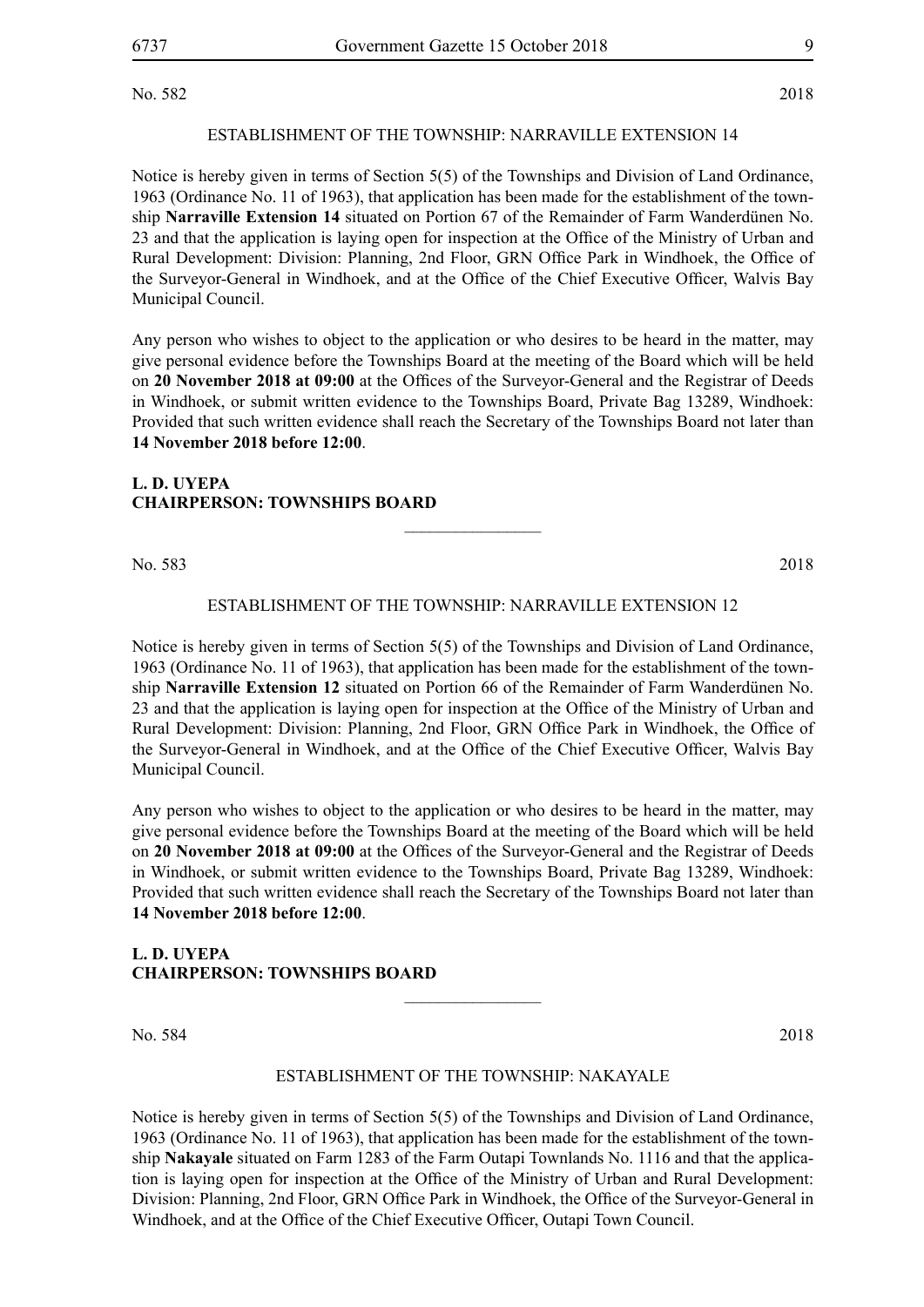Any person who wishes to object to the application or who desires to be heard in the matter, may give personal evidence before the Townships Board at the meeting of the Board which will be held on **20 November 2018 at 09:00** at the Offices of the Surveyor-General and the Registrar of Deeds in Windhoek, or submit written evidence to the Townships Board, Private Bag 13289, Windhoek: Provided that such written evidence shall reach the Secretary of the Townships Board not later than **14 November 2018 before 12:00**.

# **L. D. UYEPA CHAIRPERSON: TOWNSHIPS BOARD**

No. 585 2018

# ESTABLISHMENT OF THE TOWNSHIP: Nakayale EXTENSION 1

 $\overline{\phantom{a}}$  , where  $\overline{\phantom{a}}$ 

Notice is hereby given in terms of Section 5(5) of the Townships and Division of Land Ordinance, 1963 (Ordinance No. 11 of 1963), that application has been made for the establishment of the township **Nakayale Extension 1** situated on Farm 1284 of the Farm Outapi Townlands No. 1116 and that the application is laying open for inspection at the Office of the Ministry of Urban and Rural Development: Division: Planning, 2nd Floor, GRN Office Park in Windhoek, the Office of the Surveyor-General in Windhoek, and at the Office of the Chief Executive Officer, Outapi Town Council.

Any person who wishes to object to the application or who desires to be heard in the matter, may give personal evidence before the Townships Board at the meeting of the Board which will be held on **20 November 2018 at 09:00** at the Offices of the Surveyor-General and the Registrar of Deeds in Windhoek, or submit written evidence to the Townships Board, Private Bag 13289, Windhoek: Provided that such written evidence shall reach the Secretary of the Townships Board not later than **14 November 2018 before 12:00**.

# **L. D. UYEPA CHAIRPERSON: TOWNSHIPS BOARD**

No. 586 2018

# ESTABLISHMENT OF THE TOWNSHIP: Nakayale EXTENSION 2

 $\overline{\phantom{a}}$  , where  $\overline{\phantom{a}}$ 

Notice is hereby given in terms of Section 5(5) of the Townships and Division of Land Ordinance, 1963 (Ordinance No. 11 of 1963), that application has been made for the establishment of the township **Nakayale Extension 2** situated on Farm 1285 of the Farm Outapi Townlands No. 1116 and that the application is laying open for inspection at the Office of the Ministry of Urban and Rural Development: Division: Planning, 2nd Floor, GRN Office Park in Windhoek, the Office of the Surveyor-General in Windhoek, and at the Office of the Chief Executive Officer, Outapi Town Council.

Any person who wishes to object to the application or who desires to be heard in the matter, may give personal evidence before the Townships Board at the meeting of the Board which will be held on **20 November 2018 at 09:00** at the Offices of the Surveyor-General and the Registrar of Deeds in Windhoek, or submit written evidence to the Townships Board, Private Bag 13289, Windhoek: Provided that such written evidence shall reach the Secretary of the Townships Board not later than **14 November 2018 before 12:00**.

 $\frac{1}{2}$ 

**L. D. UYEPA CHAIRPERSON: TOWNSHIPS BOARD**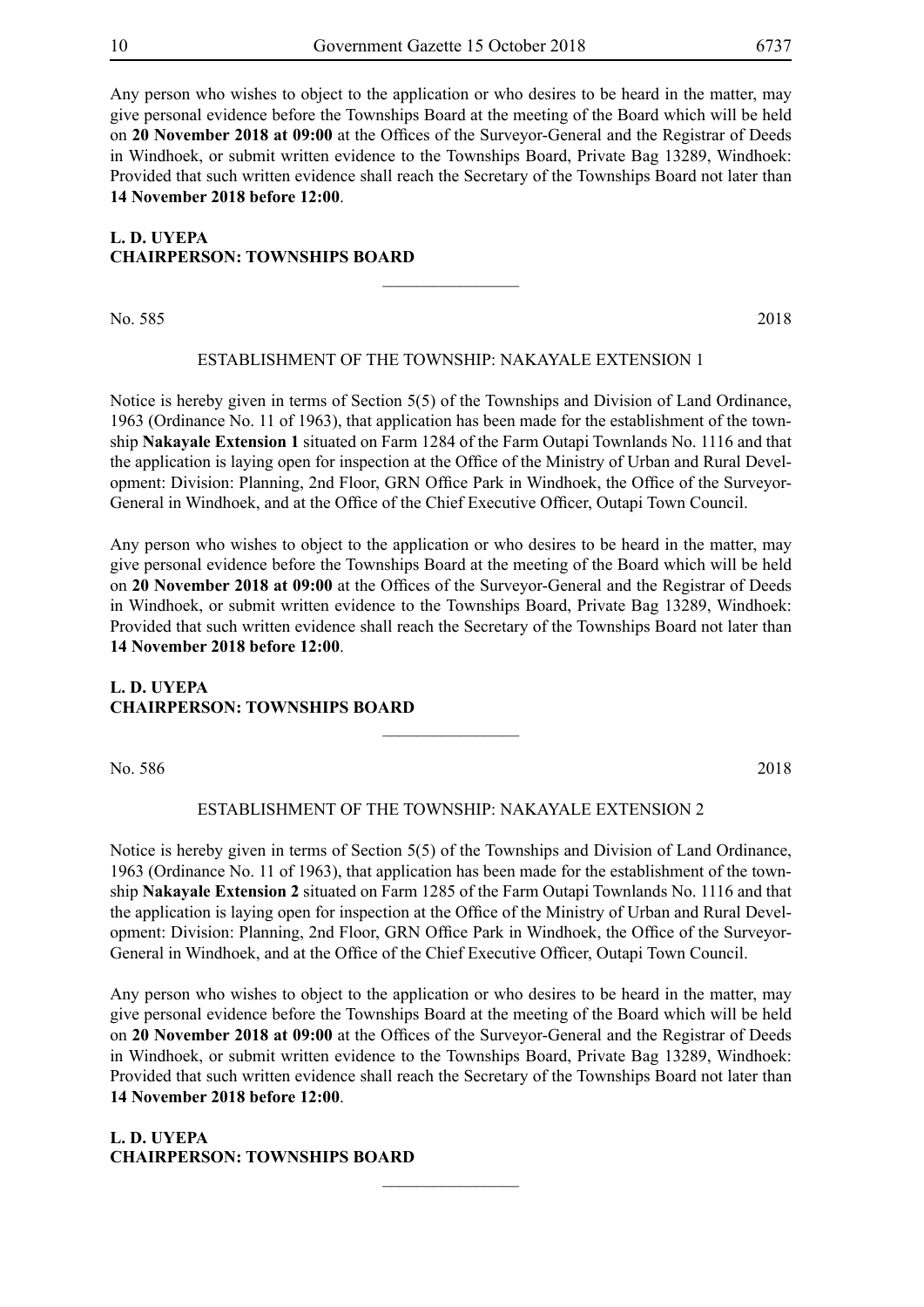No. 587 2018

# ESTABLISHMENT OF THE TOWNSHIP: ONDANGWA EXTENSION 38

Notice is hereby given in terms of Section 5(5) of the Townships and Division of Land Ordinance, 1963 (Ordinance No. 11 of 1963), that application has been made for the establishment of the township **Ondangwa Extension 38** situated on Farm 1216 of the Remainder of the Farm Ondangwa Town and Townlands No. 882 and that the application is laying open for inspection at the Office of the Ministry of Urban and Rural Development: Division: Planning, 2nd Floor, GRN Office Park in Windhoek, the Office of the Surveyor-General in Windhoek, and at the Office of the Chief Executive Officer, Ondangwa Town Council.

Any person who wishes to object to the application or who desires to be heard in the matter, may give personal evidence before the Townships Board at the meeting of the Board which will be held on **20 November 2018 at 09:00** at the Offices of the Surveyor-General and the Registrar of Deeds in Windhoek, or submit written evidence to the Townships Board, Private Bag 13289, Windhoek: Provided that such written evidence shall reach the Secretary of the Townships Board not later than **14 November 2018 before 12:00**.

# **L. D. UYEPA CHAIRPERSON: TOWNSHIPS BOARD**

No. 588 2018

# ESTABLISHMENT OF THE TOWNSHIP: ORANJEMUND EXTENSION 12

 $\frac{1}{2}$ 

Notice is hereby given in terms of Section 5(5) of the Townships and Division of Land Ordinance, 1963 (Ordinance No. 11 of 1963), that application has been made for the establishment of the township **Oranjemund Extension 12** situated on Farm 188 (a portion of the to be consolidated Farm 186) of the Farm Oranjemund Townlands No.165 and that the application is laying open for inspection at the Office of the Ministry of Urban and Rural Development: Division: Planning, 2nd Floor, GRN Office Park in Windhoek, the Office of the Surveyor-General in Windhoek, and at the Office of the Chief Executive Officer, Oranjemund Town Council.

Any person who wishes to object to the application or who desires to be heard in the matter, may give personal evidence before the Townships Board at the meeting of the Board which will be held on **20 November 2018 at 09:00** at the Offices of the Surveyor-General and the Registrar of Deeds in Windhoek, or submit written evidence to the Townships Board, Private Bag 13289, Windhoek: Provided that such written evidence shall reach the Secretary of the Townships Board not later than **14 November 2018 before 12:00**.

# **L. D. UYEPA CHAIRPERSON: TOWNSHIPS BOARD**

# **NAMIBIA STANDARDS INSTITUTION**

 $\overline{\phantom{a}}$  , where  $\overline{\phantom{a}}$ 

No. 589 2018

# PUBLIC ENQUIRY NOTICE ON THE SETTING, ESTABLISHING AND ISSUE OF NAMIBIAN STANDARDS INCLUDING THEIR FULL PARTICULARS AND THE DESCRIPTION OF EACH OF THE NAMIBIAN STANDARDS

Pursuant to section 20(4) of the Standards Act, 2005 (Act No. 18 of 2005), the NSI hereby notifies the standards set, established and issued in terms of section  $20(1)(a)$  of the Act as prescribed by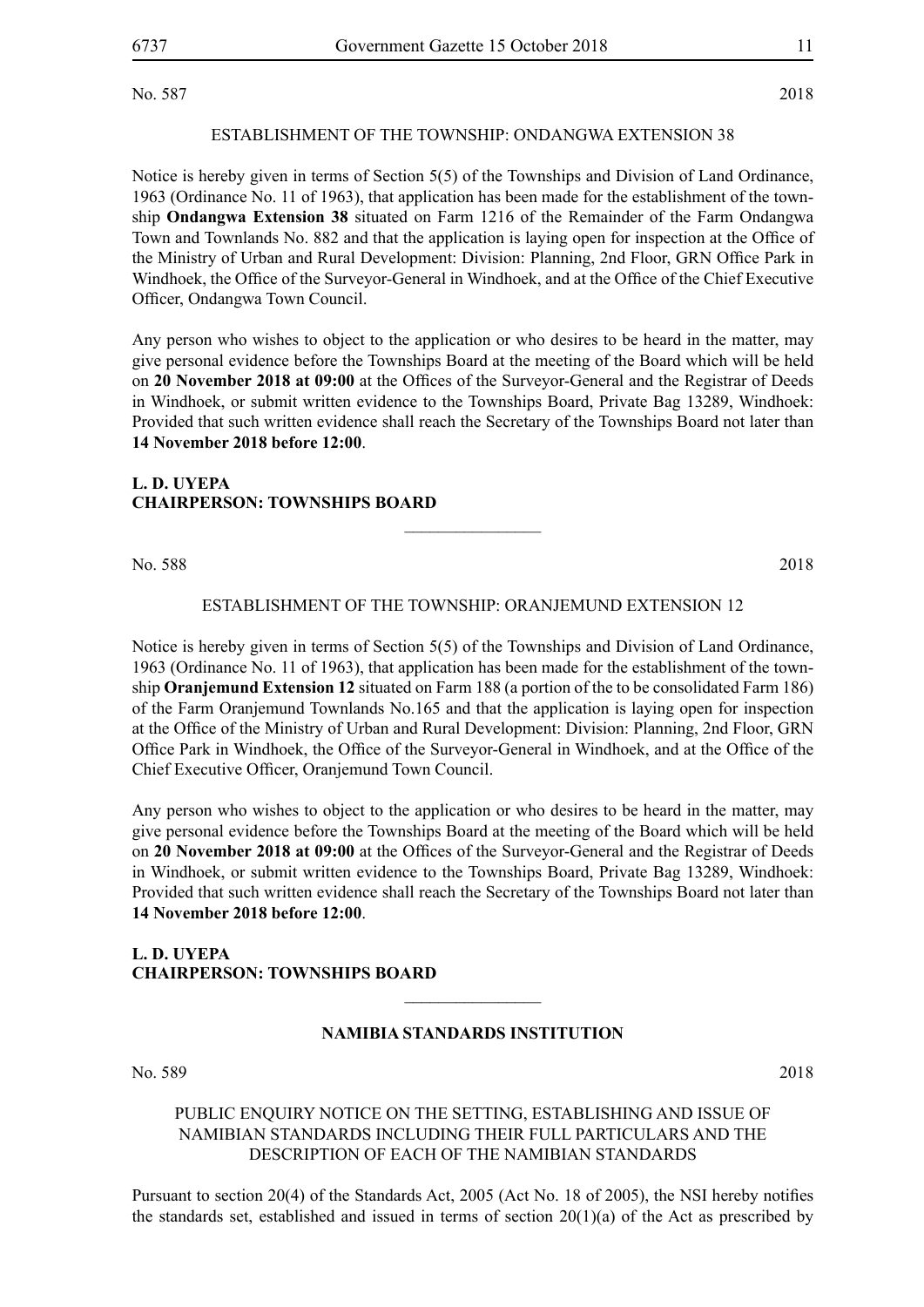Regulation 6 of the Standards Regulations: Standards Act, 2005, appearing in the schedule hereto, to be Draft Namibian Standards and is open for public comments for 30 days with effect from the date of publication of this notice.

| No.              | <b>Namibian Standard (NAMS)</b> | Particulars and Description of the Namibian Standards                                                                   |
|------------------|---------------------------------|-------------------------------------------------------------------------------------------------------------------------|
| $\mathbf{1}$ .   | DNAMS/SANS 1051-1:2018          | Braking Part 1: General                                                                                                 |
| 2.               | DNAMS/SANS 1447-1:2018          | Braking (Motor & Towed vehicles, designed for low speed or for<br>use off public roads) Part 1: Low speed vehicles      |
| 3.               | DNAMS/SANS 10181:2018           | The measurement of noise emitted by road vehicles when stationary                                                       |
| $\overline{4}$ . | DNAMS/SANS 1080:2018            | Restraining devices (safety belts) for occupants of adult build in<br>motor vehicles (Revised requirements)             |
| 5.               | DNAMS/SANS 1329-4:2018          | Retro-reflective and fluorescent warning signs for road vehicles<br>Part 4: Retro-reflective chevron signs and decals   |
| 6.               | DNAMS/SANS 10232-1:2018         | Transport of dangerous goods - Emergency information systems<br>Part 1: Emergency information system for road transport |
| 7.               | DNAMS/SANS 10232-3:2018         | Transport of dangerous goods - Emergency information systems<br>Part 3: Emergency response guides                       |
| 8.               | DNAMS/SANS 513:2018             | Retro-reflectors (reflex reflectors)                                                                                    |

# **SCHEDULE**

# **C. Wasserfall CHIEF EXECUTIVE OFFICER NAMIBIAN STANDARDS INSTITUTION** Windhoek, 26 September 2018

# **NAMIBIA STANDARDS INSTITUTION**

 $\overline{\phantom{a}}$  , where  $\overline{\phantom{a}}$ 

No. 590 2018

# NOTICE ON THE SETTING, ESTABLISHING AND ISSUE OF NAMIBIAN STANDARDS INCLUDING THEIR FULL PARTICULARS AND THE DESCRIPTION OF EACH OF THE NAMIBIAN STANDARDS

Pursuant to section 20(4) of the Standards Act, 2005 (Act No. 18 of 2005), the NSI hereby notifies the standards set, established and issued in terms of section  $20(1)(a)$  of the Act as prescribed by Regulation 6 of the Standards Regulations: Standards Act, 2005, appearing in the schedule hereto, to be Namibian Standard with effect from the date of publication of this notice.

| No.              | <b>Namibian Standard (NAMS)</b> | Particulars and Description of the Namibian Standards                                                                          |
|------------------|---------------------------------|--------------------------------------------------------------------------------------------------------------------------------|
| 1.               | NAMS/SANS 1518:2018             | Transport of dangerous goods - Design, construction, testing,<br>approval and maintenance of road vehicles and portable tanks. |
| $\overline{2}$ . | NAMS/SANS 10229-1:2018          | Transport of dangerous goods - Packaging and large packaging for<br>road and rail transport Part 1: Packaging                  |
| 3.               | NAMS/SANS 10229-2:2018          | Transport of dangerous goods - Packaging and large packaging for<br>road and rail transport Part 2: Large Packaging            |
| $\overline{4}$ . | NAMS/SANS 10228:2018            | The identification and classification of dangerous goods for<br>transport by road and rail modes                               |
| 5.               | NAMS/SANS 10231:2018            | Transport of dangerous goods - Operational requirements for road<br>vehicles                                                   |
| 6.               | NAMS/SANS 10233:2018            | Transport of dangerous goods - Intermediate bulk containers for<br>road and rail transport                                     |

#### **SCHEDULE**